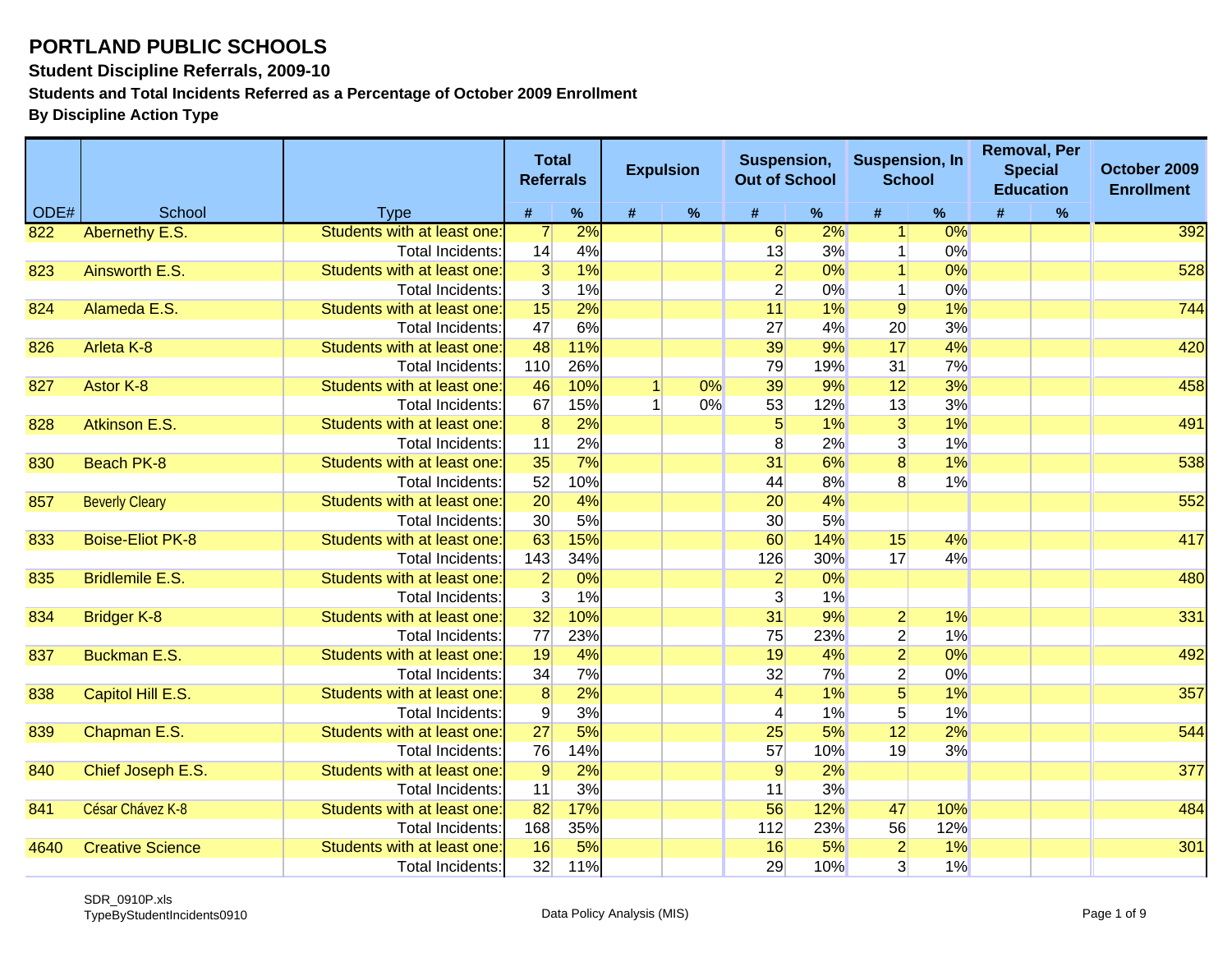**Student Discipline Referrals, 2009-10**

**Students and Total Incidents Referred as a Percentage of October 2009 Enrollment**

|      |                        |                             | <b>Total</b><br><b>Referrals</b> |     |                | <b>Expulsion</b> | Suspension,<br><b>Out of School</b> |      | <b>Suspension, In</b><br><b>School</b> |     |                | <b>Removal, Per</b><br><b>Special</b><br><b>Education</b> | October 2009<br><b>Enrollment</b> |
|------|------------------------|-----------------------------|----------------------------------|-----|----------------|------------------|-------------------------------------|------|----------------------------------------|-----|----------------|-----------------------------------------------------------|-----------------------------------|
| ODE# | School                 | <b>Type</b>                 | #                                | %   | #              | $\%$             | #                                   | $\%$ | #                                      | %   | #              | $\%$                                                      |                                   |
| 843  | <b>Creston K-8</b>     | Students with at least one  | 32                               | 10% |                |                  | 25                                  | 8%   | 8 <sup>1</sup>                         | 2%  |                |                                                           | 333                               |
|      |                        | Total Incidents:            | 48                               | 14% |                |                  | 39                                  | 12%  | $\overline{9}$                         | 3%  |                |                                                           |                                   |
| 844  | Duniway E.S.           | Students with at least one  | 10                               | 2%  |                |                  | 10                                  | 2%   |                                        |     |                |                                                           | 423                               |
|      |                        | Total Incidents:            | 13                               | 3%  |                |                  | 13                                  | 3%   |                                        |     |                |                                                           |                                   |
| 847  | <b>Faubion PK-8</b>    | Students with at least one  | 54                               | 14% |                |                  | 48                                  | 12%  | 13                                     | 3%  |                |                                                           | 393                               |
|      |                        | Total Incidents:            | 96                               | 24% |                |                  | 83                                  | 21%  | 13                                     | 3%  |                |                                                           |                                   |
| 2413 | Forest Park E.S.       | Students with at least one  | $\overline{4}$                   | 1%  |                |                  | $\overline{4}$                      | 1%   |                                        |     |                |                                                           | 501                               |
|      |                        | Total Incidents:            | $\overline{4}$                   | 1%  |                |                  | $\overline{\mathcal{L}}$            | 1%   |                                        |     |                |                                                           |                                   |
| 850  | Glencoe E.S.           | Students with at least one  | 14                               | 3%  |                |                  | 11                                  | 2%   | 6                                      | 1%  |                |                                                           | 474                               |
|      |                        | <b>Total Incidents</b>      | 30 <sup>°</sup>                  | 6%  |                |                  | 21                                  | 4%   | 9                                      | 2%  |                |                                                           |                                   |
| 854  | Grout E.S.             | Students with at least one  | 29                               | 8%  |                |                  | 27                                  | 8%   | $\vert 4 \vert$                        | 1%  |                |                                                           | 346                               |
|      |                        | <b>Total Incidents:</b>     | 71                               | 21% |                |                  | 67                                  | 19%  | $\vert 4 \vert$                        | 1%  |                |                                                           |                                   |
| 842  | <b>Harrison Park</b>   | Students with at least one  | 85                               | 12% | $\overline{2}$ | 0%               | 83                                  | 11%  | $\overline{2}$                         | 0%  | $\overline{2}$ | 0%                                                        | 732                               |
|      |                        | Total Incidents:            | 158                              | 22% | $\overline{2}$ | 0%               | 152                                 | 21%  | $\overline{2}$                         | 0%  | $\overline{2}$ | 0%                                                        |                                   |
| 855  | Hayhurst E.S.          | Students with at least one  | 17                               | 4%  |                |                  | 17                                  | 4%   |                                        |     |                |                                                           | 385                               |
|      |                        | Total Incidents:            | 22                               | 6%  |                |                  | 22                                  | 6%   |                                        |     |                |                                                           |                                   |
| 860  | <b>Humboldt PK-8</b>   | Students with at least one: | 28                               | 10% |                |                  | 27                                  | 10%  | $\vert 4 \vert$                        | 1%  |                |                                                           | 275                               |
|      |                        | <b>Total Incidents:</b>     | 47                               | 17% |                |                  | 41                                  | 15%  | 6                                      | 2%  |                |                                                           |                                   |
| 861  | <b>Irvington K-8</b>   | Students with at least one  | 49                               | 10% |                |                  | 40                                  | 8%   | 22                                     | 4%  |                |                                                           | 505                               |
|      |                        | <b>Total Incidents</b>      | 112                              | 22% |                |                  | 83                                  | 16%  | 29                                     | 6%  |                |                                                           |                                   |
| 862  | James John E.S.        | Students with at least one: | 29                               | 8%  |                |                  | 26                                  | 7%   | $\overline{7}$                         | 2%  |                |                                                           | 384                               |
|      |                        | Total Incidents:            | 44                               | 11% |                |                  | 33                                  | 9%   | 11                                     | 3%  |                |                                                           |                                   |
| 864  | Kelly E.S.             | Students with at least one: | 26                               | 6%  |                |                  | 25                                  | 5%   | 5 <sup>1</sup>                         | 1%  |                |                                                           | 467                               |
|      |                        | Total Incidents:            | 45                               | 10% |                |                  | 40                                  | 9%   | 5 <sup>2</sup>                         | 1%  |                |                                                           |                                   |
| 866  | King PK-8              | Students with at least one  | 58                               | 17% |                |                  | 56                                  | 17%  | $\overline{7}$                         | 2%  |                |                                                           | 336                               |
|      |                        | <b>Total Incidents</b>      | 133                              | 40% |                |                  | 126                                 | 38%  | $\mathbf{7}$                           | 2%  |                |                                                           |                                   |
| 868  | <b>Laurelhurst K-7</b> | Students with at least one  | 12                               | 2%  |                | 0%               | 8                                   | 1%   | 5 <sup>1</sup>                         | 1%  |                |                                                           | 708                               |
|      |                        | <b>Total Incidents:</b>     | 19                               | 3%  |                | 0%               | 11                                  | 2%   | $\overline{7}$                         | 1%  |                |                                                           |                                   |
| 869  | Lee K-8                | Students with at least one  | 55                               | 12% |                | 0%               | 35                                  | 8%   | 32                                     | 7%  |                |                                                           | 458                               |
|      |                        | <b>Total Incidents</b>      | 117                              | 26% |                | 0%               | 66                                  | 14%  | 50                                     | 11% |                |                                                           |                                   |
| 870  | Lent K-8               | Students with at least one  | 72                               | 13% |                | 0%               | 66                                  | 12%  | 18                                     | 3%  |                |                                                           | 549                               |
|      |                        | Total Incidents             | 124                              | 23% |                | 0%               | 101                                 | 18%  | 22                                     | 4%  |                |                                                           |                                   |
| 871  | Lewis E.S.             | Students with at least one: | 11                               | 3%  |                |                  | 10                                  | 3%   | 5 <sub>5</sub>                         | 1%  |                |                                                           | 374                               |
|      |                        | Total Incidents:            | 31                               | 8%  |                |                  | 26                                  | 7%   | 5                                      | 1%  |                |                                                           |                                   |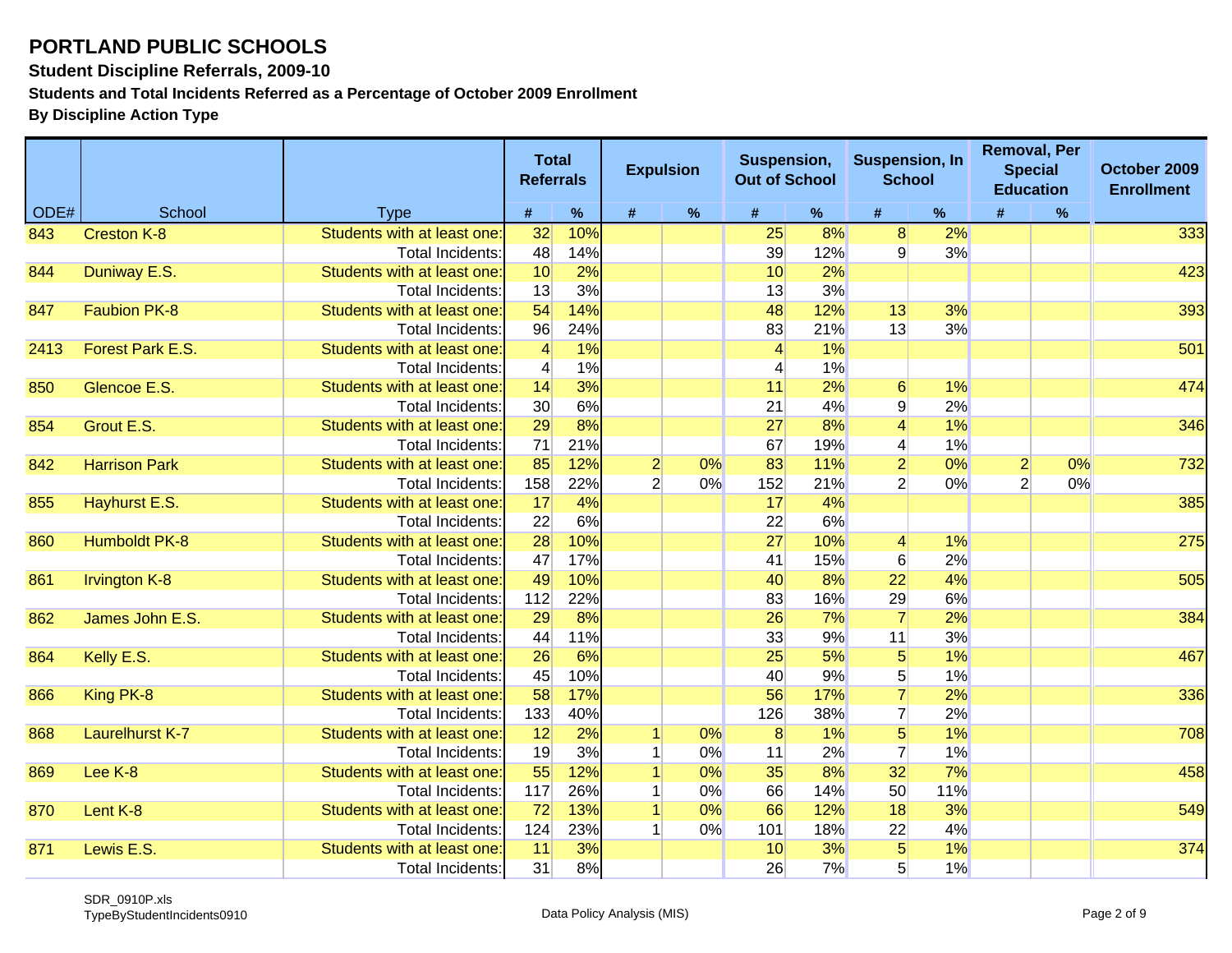**Student Discipline Referrals, 2009-10**

**Students and Total Incidents Referred as a Percentage of October 2009 Enrollment**

|      |                                |                            | <b>Total</b><br><b>Referrals</b> |      | <b>Expulsion</b> |       | Suspension,<br><b>Out of School</b> |     | <b>Suspension, In</b><br><b>School</b> |      |   | <b>Removal, Per</b><br><b>Special</b><br><b>Education</b> | October 2009<br><b>Enrollment</b> |
|------|--------------------------------|----------------------------|----------------------------------|------|------------------|-------|-------------------------------------|-----|----------------------------------------|------|---|-----------------------------------------------------------|-----------------------------------|
| ODE# | School                         | <b>Type</b>                | #                                | $\%$ | #                | $\%$  | #                                   | %   | #                                      | $\%$ | # | $\%$                                                      |                                   |
| 872  | Llewellyn E.S.                 | Students with at least one | 12                               | 3%   |                  |       | 11                                  | 3%  | $\vert$                                | 0%   |   |                                                           | 434                               |
|      |                                | Total Incidents:           | 15                               | 3%   |                  |       | 14                                  | 3%  | $\mathbf{1}$                           | 0%   |   |                                                           |                                   |
| 873  | Maplewood E.S.                 | Students with at least one | $\overline{8}$                   | 2%   |                  |       | 8                                   | 2%  | $\overline{2}$                         | 1%   |   |                                                           | 342                               |
|      |                                | <b>Total Incidents:</b>    | 11                               | 3%   |                  |       | $\overline{9}$                      | 3%  | $\overline{2}$                         | 1%   |   |                                                           |                                   |
| 1278 | Markham E.S.                   | Students with at least one | 19                               | 5%   |                  |       |                                     | 2%  | 14                                     | 4%   |   |                                                           | 376                               |
|      |                                | Total Incidents:           | 24                               | 6%   |                  |       | 8                                   | 2%  | 16                                     | 4%   |   |                                                           |                                   |
| 875  | <b>Marysville K-8</b>          | Students with at least one | 53                               | 12%  |                  | 0%    | 49                                  | 11% | 13                                     | 3%   |   |                                                           | 435                               |
|      |                                | Total Incidents:           | 110                              | 25%  |                  | 0%    | 92                                  | 21% | 17                                     | 4%   |   |                                                           |                                   |
| 878  | <b>Ockley Green</b>            | Students with at least one | 78                               | 26%  |                  |       | 78                                  | 26% |                                        |      |   |                                                           | 299                               |
|      |                                | Total Incidents:           | 189                              | 63%  |                  |       | 189                                 | 63% |                                        |      |   |                                                           |                                   |
| 879  | Peninsula K-8                  | Students with at least one | 23                               | 6%   |                  |       | 20                                  | 5%  | 8                                      | 2%   |   |                                                           | 375                               |
|      |                                | Total Incidents:           | 43                               | 11%  |                  |       | 33                                  | 9%  | 10 <sup>1</sup>                        | 3%   |   |                                                           |                                   |
| 883  | <b>Richmond E.S.</b>           | Students with at least one | 6                                | 1%   |                  |       | $5\overline{)}$                     | 1%  |                                        | 0%   |   |                                                           | 569                               |
|      |                                | Total Incidents:           | 15                               | 3%   |                  |       | 14                                  | 2%  |                                        | 0%   |   |                                                           |                                   |
| 1299 | Rieke E.S.                     | Students with at least one | $\overline{5}$                   | 1%   |                  |       | $\overline{5}$                      | 1%  |                                        |      |   |                                                           | 371                               |
|      |                                | Total Incidents:           | 5 <sup>5</sup>                   | 1%   |                  |       | 5 <sup>1</sup>                      | 1%  |                                        |      |   |                                                           |                                   |
| 884  | Rigler K-7                     | Students with at least one | 86                               | 14%  |                  |       | 78                                  | 13% | 19                                     | 3%   |   |                                                           | 596                               |
|      |                                | Total Incidents:           | 174                              | 29%  |                  |       | 151                                 | 25% | 23                                     | 4%   |   |                                                           |                                   |
| 829  | Rosa Parks K-5                 | Students with at least one | 19                               | 4%   |                  |       | 19                                  | 4%  |                                        |      |   |                                                           | 463                               |
|      |                                | Total Incidents:           | 30 <sup>°</sup>                  | 6%   |                  |       | 30 <sup>°</sup>                     | 6%  |                                        |      |   |                                                           |                                   |
| 885  | <b>Rose City Park</b>          | Students with at least one | 42                               | 7%   |                  |       | 42                                  | 7%  | $\overline{2}$                         | 0%   |   | 0%                                                        | 578                               |
|      |                                | Total Incidents:           | 66                               | 11%  |                  |       | 63                                  | 11% | $\overline{2}$                         | 0%   |   | 0%                                                        |                                   |
| 886  | Sabin PK-8                     | Students with at least one | 45                               | 13%  | $\overline{1}$   | 0%    | 34                                  | 10% | 23                                     | 7%   |   |                                                           | 348                               |
|      |                                | Total Incidents:           | 95                               | 27%  |                  | $0\%$ | 57                                  | 16% | 37                                     | 11%  |   |                                                           |                                   |
| 887  | <b>Scott</b>                   | Students with at least one | 82                               | 15%  |                  |       | 79                                  | 14% | 21                                     | 4%   |   |                                                           | 563                               |
|      |                                | Total Incidents:           | 226                              | 40%  |                  |       | 185                                 | 33% | 41                                     | 7%   |   |                                                           |                                   |
| 889  | Sitton E.S.                    | Students with at least one | 46                               | 16%  |                  |       | 26                                  | 9%  | 34                                     | 12%  |   |                                                           | 291                               |
|      |                                | <b>Total Incidents:</b>    | 110                              | 38%  |                  |       | 64                                  | 22% | 46                                     | 16%  |   |                                                           |                                   |
| 890  | <b>Skyline K-8</b>             | Students with at least one | $\overline{7}$                   | 2%   |                  |       |                                     | 2%  |                                        |      |   |                                                           | 294                               |
|      |                                | <b>Total Incidents:</b>    | 8 <sup>1</sup>                   | 3%   |                  |       | 8 <sup>1</sup>                      | 3%  |                                        |      |   |                                                           |                                   |
| 892  | Stephenson E.S.                | Students with at least one | $\overline{3}$                   | 1%   |                  |       | $\overline{2}$                      | 1%  |                                        | 0%   |   |                                                           | 335                               |
|      |                                | <b>Total Incidents:</b>    | $\vert 4 \vert$                  | 1%   |                  |       | $\overline{3}$                      | 1%  | 1                                      | 0%   |   |                                                           |                                   |
| 893  | <b>Sunnyside Environmental</b> | Students with at least one | 17                               | 3%   |                  |       | 12                                  | 2%  | $\overline{8}$                         | 1%   |   |                                                           | 585                               |
|      |                                | <b>Total Incidents:</b>    | 24                               | 4%   |                  |       | 15                                  | 3%  | $\overline{9}$                         | 2%   |   |                                                           |                                   |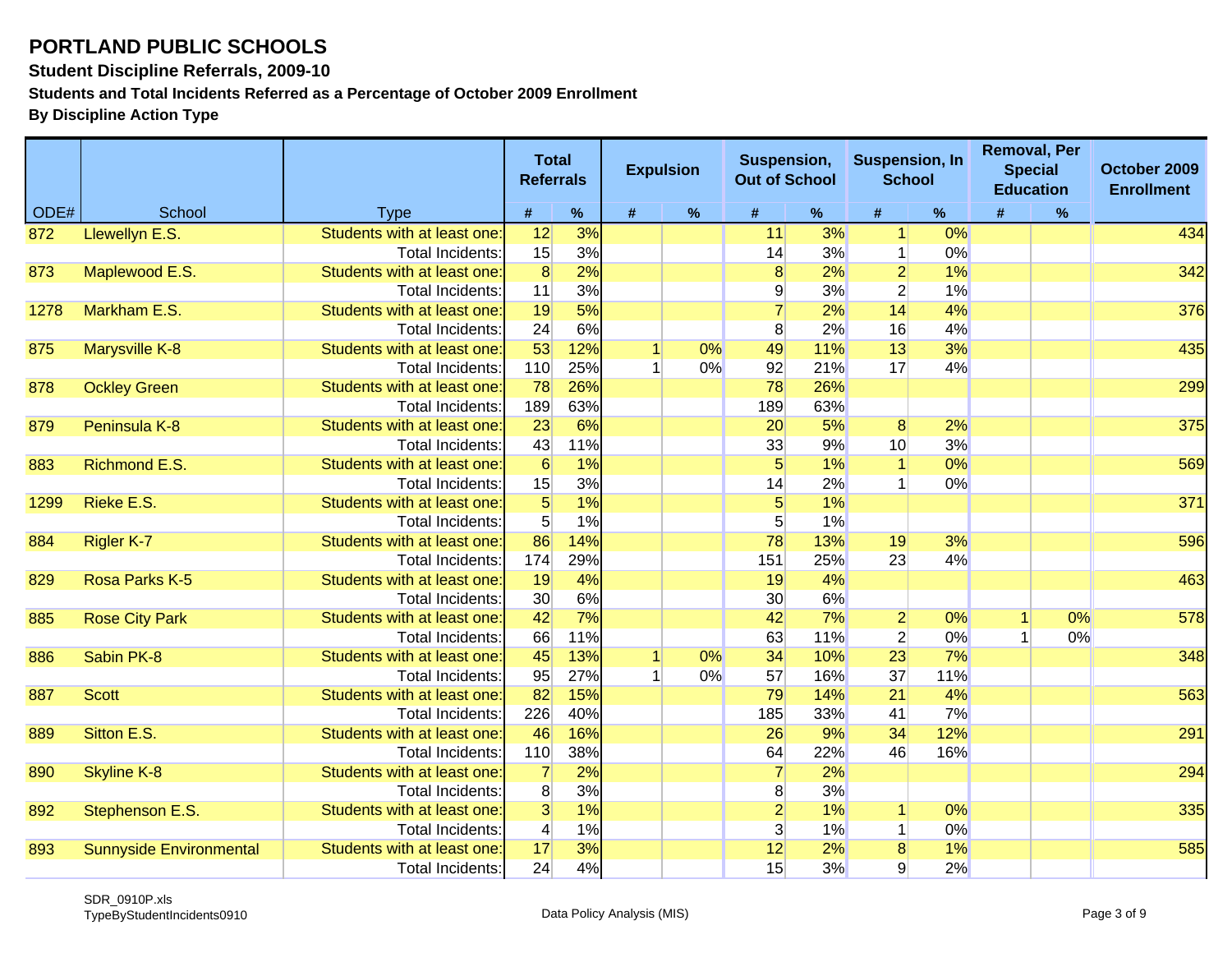#### **Student Discipline Referrals, 2009-10**

**Students and Total Incidents Referred as a Percentage of October 2009 Enrollment**

|      |                           |                                                                                                | Total<br><b>Referrals</b> |             |        | <b>Expulsion</b> | Suspension,<br><b>Out of School</b> |      | <b>Suspension, In</b><br><b>School</b> |       | <b>Removal, Per</b><br><b>Special</b><br><b>Education</b> |    | October 2009<br><b>Enrollment</b> |
|------|---------------------------|------------------------------------------------------------------------------------------------|---------------------------|-------------|--------|------------------|-------------------------------------|------|----------------------------------------|-------|-----------------------------------------------------------|----|-----------------------------------|
| ODE# | School                    | Type                                                                                           | #                         | %           | #      | $\%$             | #                                   | $\%$ | #                                      | $\%$  | #                                                         | %  |                                   |
| 895  | Vernon PK-8               | Students with at least one:                                                                    | 68                        | 17%         |        |                  | 68                                  | 17%  |                                        | 0%    |                                                           |    | 397                               |
|      |                           | Total Incidents:                                                                               | 121                       | 30%         |        |                  | 120                                 | 30%  |                                        | $0\%$ |                                                           |    |                                   |
| 896  | <b>Vestal K-8</b>         | Students with at least one:                                                                    | 22                        | 5%          |        |                  | 12                                  | 3%   | 16                                     | 4%    |                                                           | 0% | 433                               |
|      |                           | Total Incidents:                                                                               | 46                        | 11% $\vert$ |        |                  | 23                                  | 5%   | 22                                     | 5%    |                                                           | 0% |                                   |
| 900  | Whitman E.S.              | Students with at least one:                                                                    | 30 <sup>°</sup>           | 8%          |        |                  | 25                                  | 7%   | 14                                     | 4%    |                                                           |    | 372                               |
|      |                           | Total Incidents:                                                                               | 69                        | 19%         |        |                  | 41                                  | 11%  | 28                                     | 8%    |                                                           |    |                                   |
| 1364 | <b>Winterhaven K-8</b>    | Students with at least one:                                                                    | 5 <sup>1</sup>            | 1%          |        |                  |                                     | 1%   | $\overline{3}$                         | 1%    |                                                           |    | 345                               |
|      |                           | Total Incidents:                                                                               | 6 <sup>1</sup>            | 2%          |        |                  |                                     | 1%   | 3                                      | 1%    |                                                           |    |                                   |
| 902  | <b>Woodlawn PK-8</b>      | Students with at least one:                                                                    | 72                        | 16%         |        |                  | 69                                  | 15%  | 8                                      | 2%    |                                                           |    | 449                               |
|      |                           | Total Incidents:                                                                               | 133                       | 30%         |        |                  | 124                                 | 28%  |                                        | 2%    |                                                           |    |                                   |
| 903  | Woodmere E.S.             | Students with at least one:                                                                    |                           |             |        |                  |                                     |      |                                        |       |                                                           |    | 397                               |
|      |                           | Total Incidents:                                                                               |                           |             |        |                  |                                     |      |                                        |       |                                                           |    |                                   |
| 904  | <b>Woodstock E.S.</b>     | Students with at least one:                                                                    |                           |             |        |                  |                                     |      |                                        |       |                                                           |    | 433                               |
|      |                           | Total Incidents:                                                                               |                           |             |        |                  |                                     |      |                                        |       |                                                           |    |                                   |
|      | <b>Elementary Schools</b> | 7%<br>6%<br>481<br>2%<br>Students with at least one:<br>8 <sup>1</sup><br>0%<br>1,560<br>1.796 |                           | 0%          | 25,629 |                  |                                     |      |                                        |       |                                                           |    |                                   |
|      |                           | Total Incidents: 3,591                                                                         |                           | 14%         | 8      | 0%               | 2,930                               | 11%  | 649                                    | 3%    |                                                           | 0% |                                   |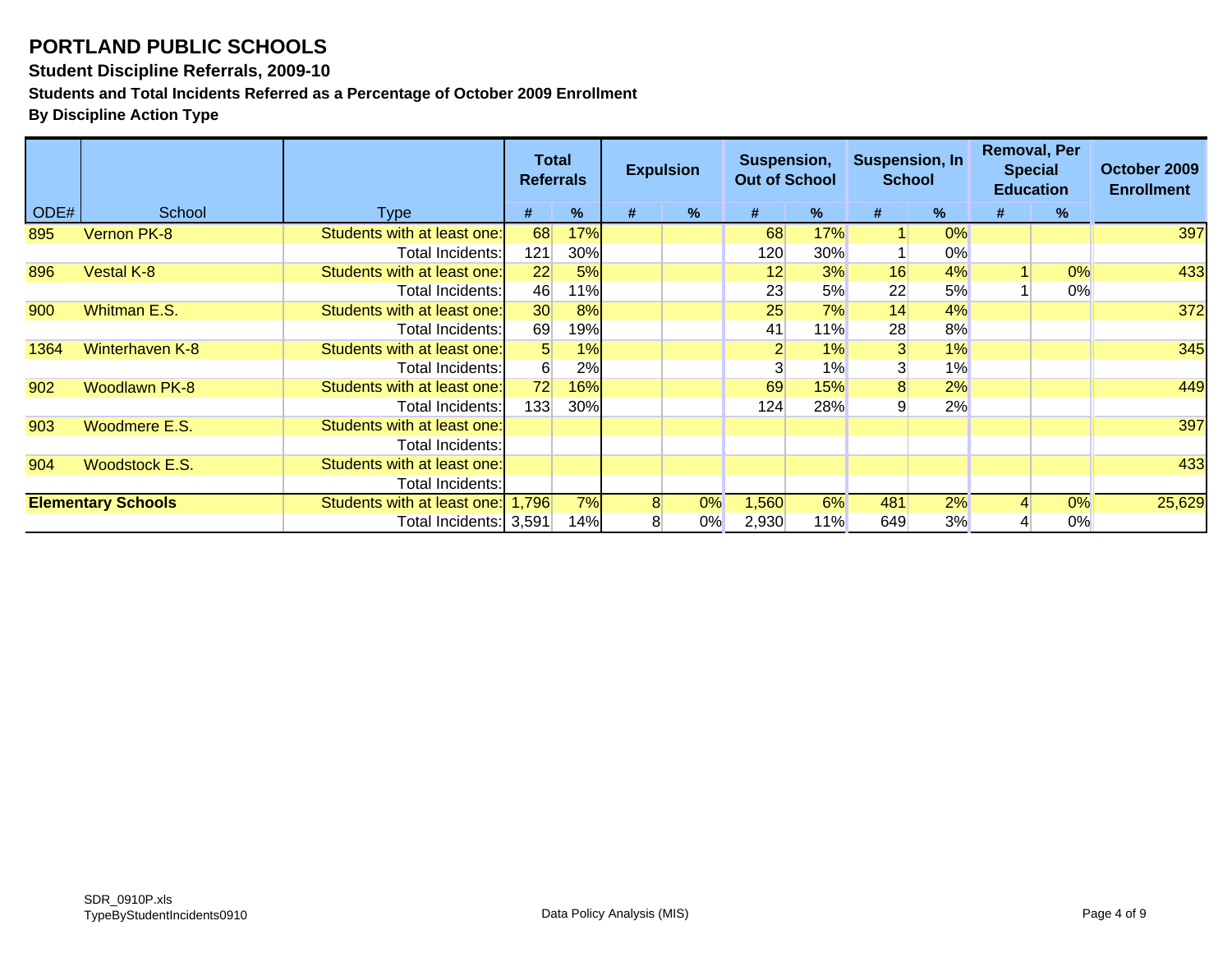**Student Discipline Referrals, 2009-10**

**Students and Total Incidents Referred as a Percentage of October 2009 Enrollment**

|      |                       |                             | <b>Total</b><br><b>Referrals</b> |     | <b>Expulsion</b> |               | Suspension,<br><b>Out of School</b> |     | <b>Suspension, In</b><br><b>School</b> |     | <b>Removal, Per</b><br><b>Education</b> | <b>Special</b> | October 2009<br><b>Enrollment</b> |
|------|-----------------------|-----------------------------|----------------------------------|-----|------------------|---------------|-------------------------------------|-----|----------------------------------------|-----|-----------------------------------------|----------------|-----------------------------------|
| ODE# | School                | <b>Type</b>                 | #                                | %   | #                | $\frac{9}{6}$ | #                                   | %   | #                                      | %   | #                                       | $\%$           |                                   |
| 831  | <b>Beaumont M.S.</b>  | Students with at least one: | 77                               | 17% | 4                | 1%            | 48                                  | 11% | 45                                     | 10% |                                         |                | 450                               |
|      |                       | Total Incidents:            | 145                              | 32% |                  | 1%            | 78                                  | 17% | 63                                     | 14% |                                         |                |                                   |
| 1363 | DaVinci Arts M.S.     | Students with at least one: | 9                                | 2%  |                  | 0%            | 9                                   | 2%  |                                        |     |                                         |                | 456                               |
|      |                       | Total Incidents:            | 19                               | 4%  |                  | 0%            | 18                                  | 4%  |                                        |     |                                         |                |                                   |
| 849  | George M.S.           | Students with at least one: | 100                              | 26% | $\overline{2}$   | 1%            | 100                                 | 26% | $\overline{4}$                         | 1%  |                                         | 1%             | 388                               |
|      |                       | Total Incidents:            | 205                              | 53% | $\overline{2}$   | 1%            | 196                                 | 51% | 5                                      | 1%  |                                         | 1%             |                                   |
| 852  | Robert Gray M.S.      | Students with at least one: | 31                               | 7%  | $\overline{2}$   | 0%            | 31                                  | 7%  |                                        |     |                                         |                | 419                               |
|      |                       | Total Incidents:            | 57                               | 14% | $\overline{2}$   | 0%            | 55                                  | 13% |                                        |     |                                         |                |                                   |
| 858  | Hosford M.S.          | Students with at least one: | 64                               | 12% |                  |               | 50                                  | 9%  | 24                                     | 4%  |                                         |                | 548                               |
|      |                       | Total Incidents:            | 127                              | 23% |                  |               | 95                                  | 17% | 32                                     | 6%  |                                         |                |                                   |
| 1277 | Jackson M.S.          | Students with at least one: | 37                               | 6%  | $\overline{2}$   | 0%            | 29                                  | 4%  | 14                                     | 2%  |                                         | 0%             | 651                               |
|      |                       | Total Incidents:            | 56                               | 9%  | $\overline{2}$   | $0\%$         | 36                                  | 6%  | 17                                     | 3%  |                                         | 0%             |                                   |
| 1243 | Lane M.S.             | Students with at least one: | 84                               | 21% | $\overline{3}$   | 1%            | 81                                  | 20% | $\overline{2}$                         | 1%  |                                         | 0%             | 397                               |
|      |                       | Total Incidents:            | 168                              | 42% | $\overline{3}$   | 1%            | 162                                 | 41% | $\overline{c}$                         | 1%  |                                         | 0%             |                                   |
| 877  | Mt. Tabor M.S.        | Students with at least one: | 20                               | 4%  |                  |               | 11                                  | 2%  | 13                                     | 2%  |                                         |                | 559                               |
|      |                       | <b>Total Incidents:</b>     | 27                               | 5%  |                  |               | 14                                  | 3%  | 13                                     | 2%  |                                         |                |                                   |
| 888  | Sellwood M.S.         | Students with at least one: | 64                               | 13% |                  | 0%            | 64                                  | 13% |                                        |     |                                         |                | 480                               |
|      |                       | Total Incidents:            | 113                              | 24% |                  | 0%            | 112                                 | 23% |                                        |     |                                         |                |                                   |
| 898  | West Sylvan M.S.      | Students with at least one: | 56                               | 6%  |                  |               | 33                                  | 4%  | 36                                     | 4%  |                                         |                | 863                               |
|      |                       | Total Incidents:            | 89                               | 10% |                  |               | 44                                  | 5%  | 45                                     | 5%  |                                         |                |                                   |
|      | <b>Middle Schools</b> | Students with at least one: | 540                              | 10% | 15               | 0%            | 454                                 | 9%  | 138                                    | 3%  |                                         | 0%             | 5,211                             |
|      |                       | Total Incidents: 1,006      |                                  | 19% | 15               | $0\%$         | 810                                 | 16% | 177                                    | 3%  |                                         | 0%             |                                   |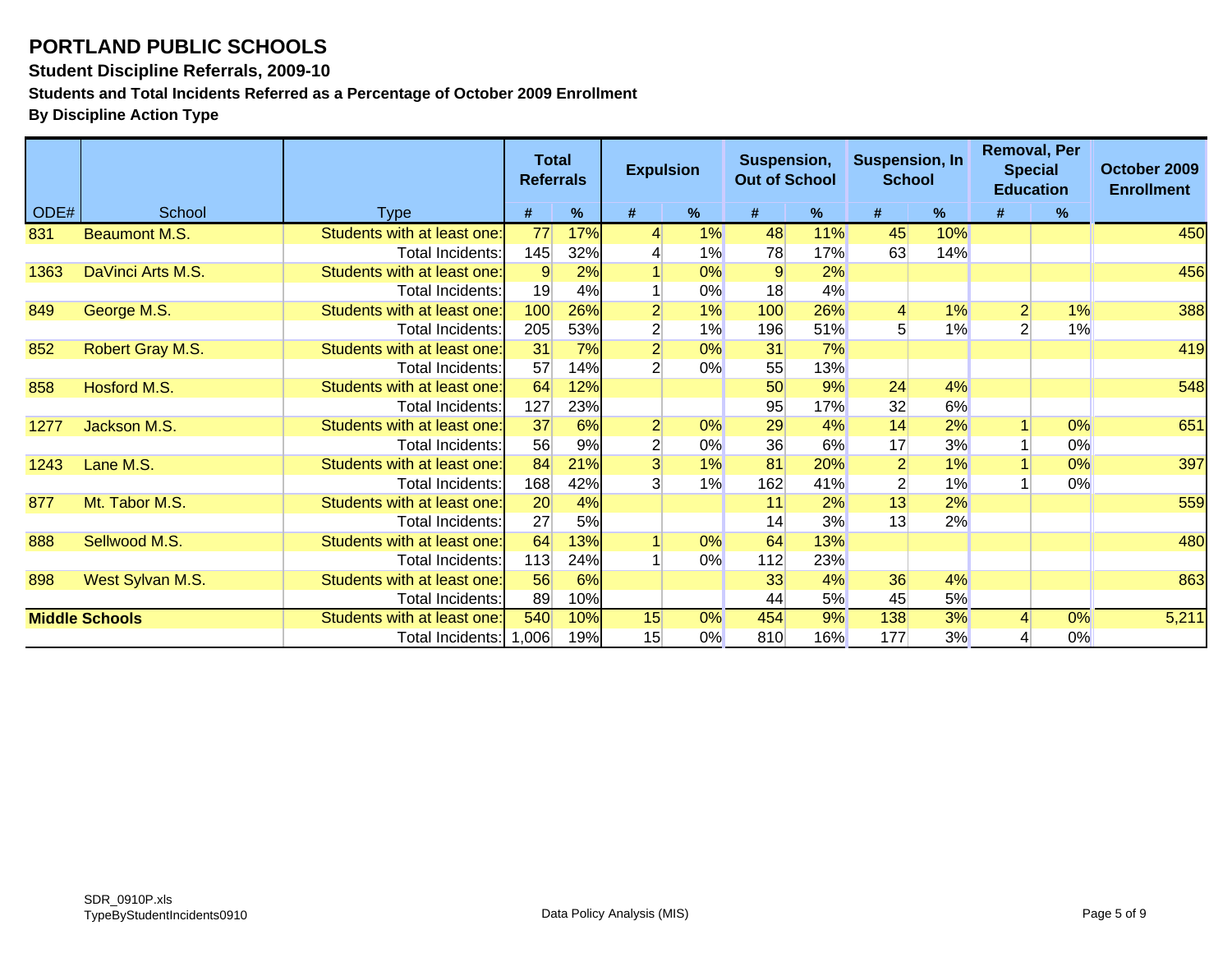**Student Discipline Referrals, 2009-10**

**Students and Total Incidents Referred as a Percentage of October 2009 Enrollment**

|      |                         |                                                        | <b>Total</b><br><b>Referrals</b> |            | <b>Expulsion</b>         |          | Suspension,<br><b>Out of School</b> |            | <b>Suspension, In</b><br><b>School</b> |          |                | <b>Removal, Per</b><br><b>Special</b><br><b>Education</b> | October 2009<br><b>Enrollment</b> |
|------|-------------------------|--------------------------------------------------------|----------------------------------|------------|--------------------------|----------|-------------------------------------|------------|----------------------------------------|----------|----------------|-----------------------------------------------------------|-----------------------------------|
| ODE# | School                  | <b>Type</b>                                            | #                                | %          | #                        | %        | #                                   | %          | #                                      | %        | #              | %                                                         |                                   |
| 906  | Benson H.S.             | Students with at least one                             | 99                               | 9%         | $\overline{2}$           | 0%       | 97                                  | 9%         | $\overline{3}$                         | 0%       | 1 <sup>1</sup> | 0%                                                        | 1,100                             |
|      |                         | Total Incidents:                                       | 133                              | 12%        | $\mathbf{2}$             | 0%       | 127                                 | 12%        | $\overline{3}$                         | 0%       |                | 0%                                                        |                                   |
| 909  | Cleveland H.S.          | Students with at least one:                            | 56                               | 4%         | $\overline{9}$           | 1%       | 44                                  | 3%         | $\overline{6}$                         | 0%       |                |                                                           | 1,553                             |
|      |                         | <b>Total Incidents:</b>                                | 72                               | 5%         | 10                       | 1%       | 56                                  | 4%         | $6 \overline{}$                        | 0%       |                |                                                           |                                   |
| 911  | Franklin H.S.           | Students with at least one:                            | 105                              | 10%        | $\vert 4 \vert$          | 0%       | 47                                  | 5%         | 74                                     | 7%       |                | 0%                                                        | 1,032                             |
|      |                         | Total Incidents:                                       | 160                              | 16%        | 4                        | 0%       | 61                                  | 6%         | 94                                     | 9%       |                | 0%                                                        |                                   |
| 912  | Grant H.S.              | Students with at least one:                            | 78                               | 5%         | $\overline{9}$           | 1%       | 72                                  | 4%         |                                        |          |                |                                                           | 1,610                             |
|      |                         | Total Incidents:                                       | 98                               | 6%         | $\mathsf{g}$             | 1%       | 89                                  | 6%         |                                        |          |                |                                                           |                                   |
| 913  | <b>Jefferson</b>        | Students with at least one:                            | 113                              | 18%        | $\overline{2}$           | 0%       | 111                                 | 18%        | $\overline{2}$                         | 0%       |                |                                                           | 617                               |
|      |                         | Total Incidents:                                       | 179                              | 29%        | $\overline{2}$           | 0%       | 175                                 | 28%        | $\overline{2}$                         | 0%       |                |                                                           |                                   |
| 914  | Lincoln H.S.            | Students with at least one:                            | 50                               | 4%         | $\overline{3}$           | 0%       | 47                                  | 3%         | $\overline{4}$                         | 0%       |                |                                                           | 1,395                             |
|      |                         | Total Incidents:                                       | 69                               | 5%         | $\overline{3}$           | 0%       | 62                                  | 4%         | $\overline{4}$                         | 0%       |                |                                                           |                                   |
| 915  | <b>Madison</b>          | Students with at least one:                            | 106<br>191                       | 12%        | 11<br>11                 | 1%       | 93                                  | 11%<br>18% | 24                                     | 3%<br>3% |                |                                                           | 860                               |
| 917  | <b>Marshall Campus</b>  | <b>Total Incidents:</b><br>Students with at least one: | 243                              | 22%<br>33% | 20                       | 1%<br>3% | 151<br>219                          | 29%        | 29<br>49                               | 7%       |                |                                                           | 747                               |
|      |                         | <b>Total Incidents:</b>                                | 537                              | 72%        | 20                       | 3%       | 454                                 | 61%        | 63                                     | 8%       |                |                                                           |                                   |
| 4153 | <b>BizTech H.S.</b>     | Students with at least one                             | 113                              | 40%        | $\lvert 8 \rvert$        | 3%       | 90                                  | 32%        | 48                                     | 17%      |                |                                                           | 284                               |
|      |                         | Total Incidents:                                       | 243                              | 86%        | 8 <sup>1</sup>           | 3%       | 173                                 | 61%        | 62                                     | 22%      |                |                                                           |                                   |
| 4154 | <b>PAIS</b>             | Students with at least one                             | 19                               | 11%        | $\overline{2}$           | 1%       | 19                                  | 11%        |                                        |          |                |                                                           | 175                               |
|      |                         | Total Incidents:                                       | 31                               | 18%        | $\overline{2}$           | $1\%$    | 29                                  | 17%        |                                        |          |                |                                                           |                                   |
| 4156 | <b>RAA</b>              | Students with at least one                             | 112                              | 39%        | 10                       | 3%       | 111                                 | 39%        |                                        | $0\%$    |                |                                                           | 288                               |
|      |                         | <b>Total Incidents</b>                                 | 263                              | 91%        | 10                       | 3%       | 252                                 | 88%        |                                        | $0\%$    |                |                                                           |                                   |
| 918  | <b>Roosevelt Campus</b> | Students with at least one                             | 174                              | 26%        | $6\phantom{1}6$          | 1%       | 108                                 | 16%        | 110                                    | 16%      |                | 0%                                                        | 681                               |
|      |                         | Total Incidents:                                       | 338                              | 50%        | $6 \mid$                 | 1%       | 170                                 | 25%        | 161                                    | 24%      |                | 0%                                                        |                                   |
| 4162 | <b>ACT HS</b>           | Students with at least one                             | 56                               | 21%        |                          | $0\%$    | 36                                  | 13%        | 37                                     | 14%      |                | 0%                                                        | 273                               |
|      |                         | Total Incidents:                                       | 118                              | 43%        |                          | $0\%$    | 61                                  | 22%        | 55                                     | 20%      |                | $0\%$                                                     |                                   |
| 4165 | <b>POWER HS</b>         | Students with at least one                             | 70                               | 33%        | $\overline{3}$           | 1%       | 49                                  | 23%        | 41                                     | 20%      |                |                                                           | 209                               |
|      |                         | Total Incidents:                                       | 146                              | 70%        | $\overline{\mathcal{E}}$ | 1%       | 80                                  | 38%        | 63                                     | 30%      |                |                                                           |                                   |
| 4164 | <b>SEIS HS</b>          | Students with at least one                             | 48                               | 24%        | $\overline{2}$           | 1%       | 23                                  | 12%        | 32                                     | 16%      |                |                                                           | 199                               |
|      |                         | Total Incidents:                                       | 74                               | 37%        | $\overline{2}$           | 1%       | 29                                  | 15%        | 43                                     | 22%      |                |                                                           |                                   |
| 922  | Wilson H.S.             | Students with at least one:                            | 74                               | 5%         | $\overline{5}$           | 0%       | 66                                  | 5%         | 6                                      | 0%       |                |                                                           | 1,439                             |
|      |                         | <b>Total Incidents:</b>                                | 104                              | 7%         | 5 <sup>1</sup>           | 0%       | 93                                  | 6%         | 6                                      | 0%       |                |                                                           |                                   |
|      | <b>High Schools</b>     | Students with at least one:                            | 1,093                            | 10%        | $\overline{71}$          | $1\%$    | 901                                 | 8%         | 278                                    | 3%       | $\overline{3}$ | $\overline{0\%}$                                          | 11,034                            |
|      |                         | Total Incidents: 1,881                                 |                                  | 17%        | 72                       | 1%       | 1,438                               | 13%        | 368                                    | 3%       | 3 <sup>1</sup> | 0%                                                        |                                   |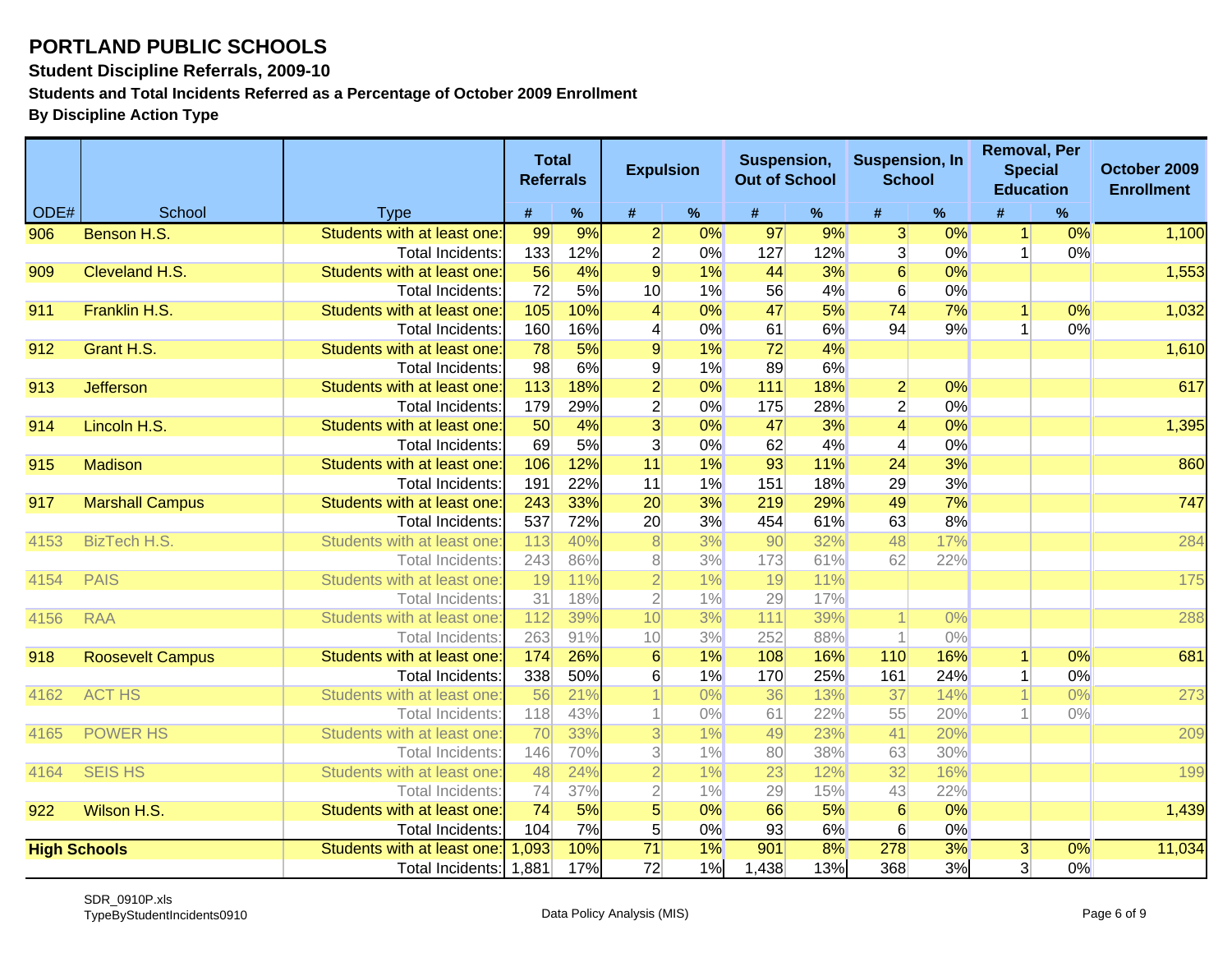#### **Student Discipline Referrals, 2009-10**

**Students and Total Incidents Referred as a Percentage of October 2009 Enrollment**

|      |                                     |                                                        | <b>Referrals</b> | <b>Total</b> | <b>Expulsion</b>        |             | Suspension,<br><b>Out of School</b> |                  | <b>Suspension, In</b><br><b>School</b> |          | <b>Removal, Per</b><br><b>Education</b> | <b>Special</b> | October 2009<br><b>Enrollment</b> |
|------|-------------------------------------|--------------------------------------------------------|------------------|--------------|-------------------------|-------------|-------------------------------------|------------------|----------------------------------------|----------|-----------------------------------------|----------------|-----------------------------------|
| ODE# | School                              | <b>Type</b>                                            | #                | $\%$         | #                       | $\%$        | #                                   | $\%$             | #                                      | %        | #                                       | $\%$           |                                   |
| 8005 | <b>Access</b>                       | Students with at least one:                            | 17               | 9%           |                         |             | $\overline{9}$                      | 5%               | 12                                     | 6%       |                                         |                | 200                               |
|      |                                     | <b>Total Incidents:</b>                                | 31               | 16%          |                         |             | 18                                  | 9%               | 13                                     | 7%       |                                         |                |                                   |
| 4507 | Alliance <sup>1</sup>               | Students with at least one:                            | 28               | 10%          | $\overline{\mathbf{3}}$ | 1%          | 25                                  | 9%               |                                        | 0%       |                                         |                | 267                               |
|      |                                     | <b>Total Incidents:</b>                                | 34               | 13%          | 3 <sup>1</sup>          | 1%          | 30                                  | 11%              |                                        | 0%       |                                         |                |                                   |
| 916  | <b>Metropolitan Learning Center</b> | Students with at least one:                            | 12               | 3%           |                         |             | 11                                  | 2%               |                                        | 0%       |                                         |                | 443                               |
|      |                                     | Total Incidents:                                       | 14               | 3%           |                         |             | 13                                  | 3%               |                                        | 0%       |                                         |                |                                   |
|      | <b>PPS Alternatives</b>             | Students with at least one:                            | $\overline{57}$  | 6%           | $\overline{3}$          | $0\%$       | 45                                  | $\overline{5\%}$ | 14                                     | 2%       |                                         |                | 910                               |
|      |                                     | <b>Total Incidents:</b>                                | 79               | 9%           | 3                       | 0%          | 61                                  | 7%               | 15                                     | 2%       |                                         |                |                                   |
| 1812 | C.T.C. Jefferson H.S.               | Students with at least one:                            | $\vert$          | 4%           |                         |             |                                     | 4%               |                                        |          |                                         |                | $\overline{24}$                   |
|      |                                     | Total Incidents:                                       |                  | 4%           |                         |             |                                     | 4%               |                                        |          |                                         |                |                                   |
| 1813 | <b>C.T.C. P.S.U.</b>                | Students with at least one:                            |                  |              |                         |             |                                     |                  |                                        |          |                                         |                | 19                                |
|      |                                     | <b>Total Incidents:</b>                                |                  |              |                         |             |                                     |                  |                                        |          |                                         |                |                                   |
| 3506 | Pioneer Programs <sup>1</sup>       | Students with at least one:                            | 90               | 52%          |                         |             | 89                                  | 52%              | $\mathbf{2}$                           | 1%       |                                         |                | 172                               |
|      |                                     | Total Incidents:                                       | 171              | 99%          |                         |             | 169                                 | 98%              | $\overline{2}$                         | 1%       |                                         |                |                                   |
|      | <b>Special Services</b>             | Students with at least one:                            | 101              | 47%          |                         |             | 100                                 | 47%              | $\overline{2}$                         | $1\%$    |                                         |                | $\overline{215}$                  |
|      |                                     | <b>Total Incidents:</b>                                | 183              | 85%          |                         |             | 181                                 | 84%              | $\overline{2}$                         | 1%       |                                         |                |                                   |
| 4400 | <b>Arthur Academy Charter</b>       | Students with at least one:                            |                  |              |                         |             |                                     |                  |                                        |          |                                         |                | $\overline{143}$                  |
|      |                                     | <b>Total Incidents:</b>                                |                  |              |                         |             |                                     |                  |                                        |          |                                         |                |                                   |
| 3451 | Cm2'S Opal School                   | Students with at least one:                            | $\overline{2}$   | 3%           |                         |             | $\overline{2}$                      | 3%               | 1 <sup>1</sup>                         | 1%       |                                         | 1%             | 80                                |
|      |                                     | <b>Total Incidents:</b>                                | $\overline{6}$   | 8%           |                         |             |                                     | 4%               | $\overline{2}$                         | 3%       |                                         | 1%             |                                   |
| 3991 | <b>The Emerson School</b>           | Students with at least one:                            | $\vert$          | 1%           |                         |             |                                     | 1%               |                                        |          |                                         |                | 143                               |
|      |                                     | <b>Total Incidents:</b>                                | $\mathbf 1$      | 1%           |                         |             |                                     | 1%               |                                        |          |                                         |                |                                   |
| 4464 | LEP Charter H.S.                    | Students with at least one:                            | 76               | 28%          | 11                      | 4%          | 73                                  | 27%              |                                        |          |                                         |                | 274                               |
|      |                                     | Total Incidents:                                       | 116              | 42%          | 11                      | 4%          | 105                                 | 38%              |                                        |          |                                         |                |                                   |
| 4534 | <b>Portland Village School</b>      | Students with at least one:                            | 17               | 6%           |                         |             | 15                                  | 6%               | $6 \overline{6}$                       | 2%       |                                         |                | 264                               |
|      |                                     | <b>Total Incidents:</b>                                | 37               | 14%          |                         |             | 31                                  | 12%              | 6                                      | 2%       |                                         |                |                                   |
| 4212 | Self Enhancement Inc.               | Students with at least one:                            | 9                | 7%           |                         |             | 9                                   | 7%               |                                        |          |                                         |                | 128                               |
|      |                                     | Total Incidents:                                       | 12               | 9%           |                         |             | 12                                  | 9%               |                                        |          |                                         |                |                                   |
| 3616 | <b>Trillium Public Charter</b>      | Students with at least one:<br><b>Total Incidents:</b> |                  |              |                         |             |                                     |                  |                                        |          |                                         |                | 342                               |
|      | <b>Charter Schools</b>              | Students with at least one:                            | 105              | 8%           | $\overline{11}$         | $1\%$       | 100                                 | 7%               |                                        | $1\%$    |                                         | $0\%$          | 1,374                             |
|      |                                     | <b>Total Incidents:</b>                                | 172              | 13%          | 11                      | 1%          | 152                                 | 11%              | $\overline{7}$<br>$\overline{8}$       | 1%       | $\mathbf 1$<br>$\mathbf{1}$             | 0%             |                                   |
|      |                                     |                                                        |                  |              |                         |             |                                     |                  |                                        |          |                                         |                |                                   |
|      | <b>District Summary</b>             | Students with at least one:<br>Total Incidents: 6,912  | 3,647            | 8%<br>16%    | 107<br>109              | $0\%$<br>0% | 3,119<br>5,572                      | 7%<br>13%        | 919<br>1,219                           | 2%<br>3% | 12<br>12                                | 0%<br>0%       | 44,373                            |